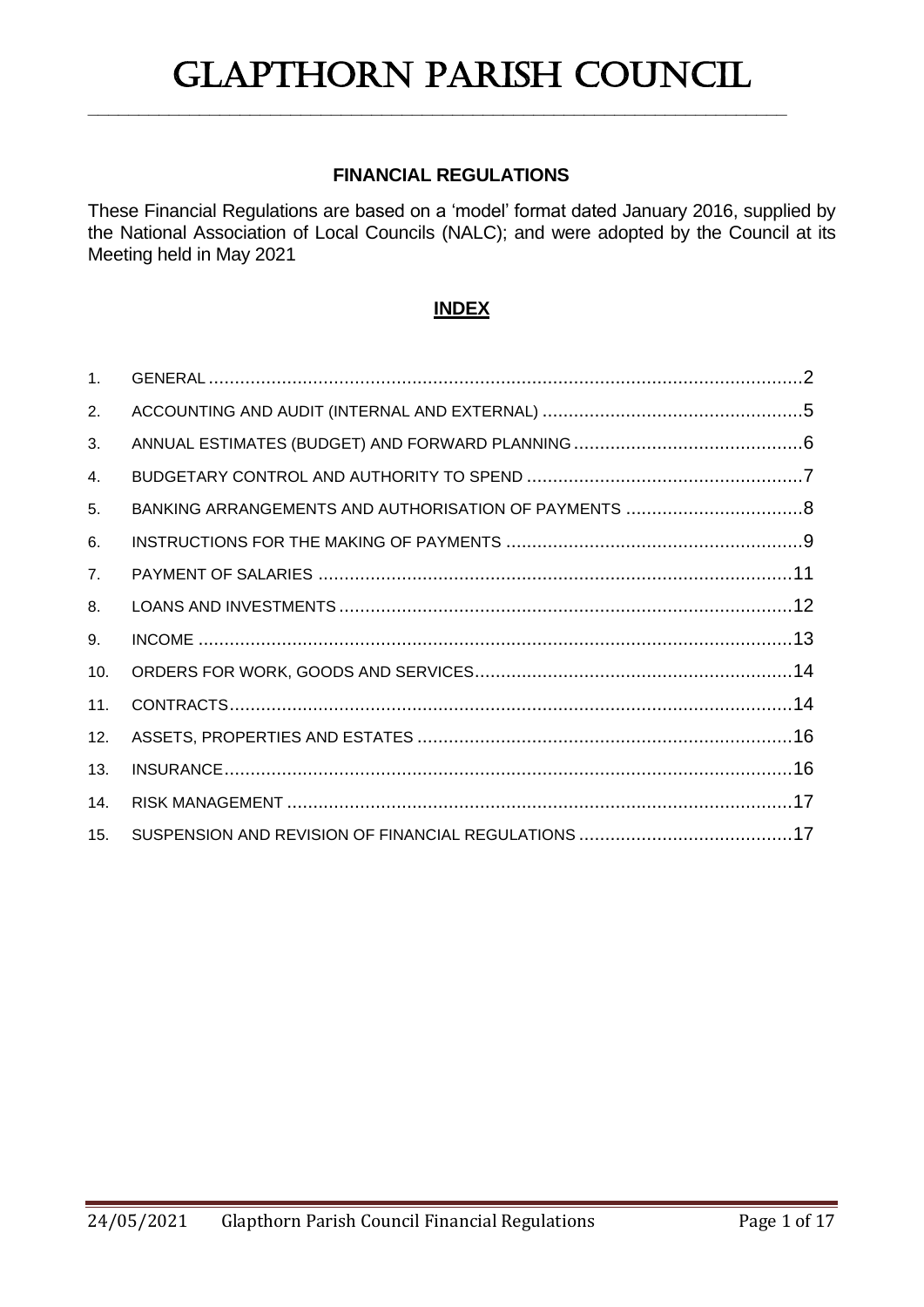## <span id="page-1-0"></span>**1. GENERAL**

- 1.1. These financial regulations govern the conduct of financial management by the council and may only be amended or varied by resolution of the council. Financial regulations are one of the council's three governing policy documents providing procedural guidance for members and officers. Financial regulations must be observed in conjunction with the council's standing orders and any individual financial regulations relating to contracts.
- 1.2. The council is responsible in law for ensuring that its financial management is adequate and effective and that the council has a sound system of internal control which facilitates the effective exercise of the council's functions, including arrangements for the management of risk.
- 1.3. The council's accounting control systems must include measures:
	- for the timely production of accounts;
	- that provide for the safe and efficient safeguarding of public money;
	- to prevent and detect inaccuracy and fraud; and
	- identifying the duties of officers.
- 1.4. These financial regulations demonstrate how the council meets these responsibilities and requirements.
- 1.5. At least once a year, prior to approving the Annual Governance Statement, the council must review the effectiveness of its system of internal control which shall be in accordance with proper practices.
- 1.6. Deliberate or wilful breach of these Regulations by an employee may give rise to disciplinary proceedings.
- 1.7. Members of Council are expected to follow the instructions within these Regulations and not to entice employees to breach them. Failure to follow instructions within these Regulations brings the office of councillor into disrepute.
- 1.8. The Responsible Financial Officer (RFO) holds a statutory office to be appointed by the council. The Clerk has been appointed as RFO for this council and these regulations will apply accordingly.
- 1.9. The RFO;
	- acts under the policy direction of the council;
	- administers the council's financial affairs in accordance with all Acts, Regulations and proper practices;
	- determines on behalf of the council its accounting records and accounting control systems;
	- ensures the accounting control systems are observed;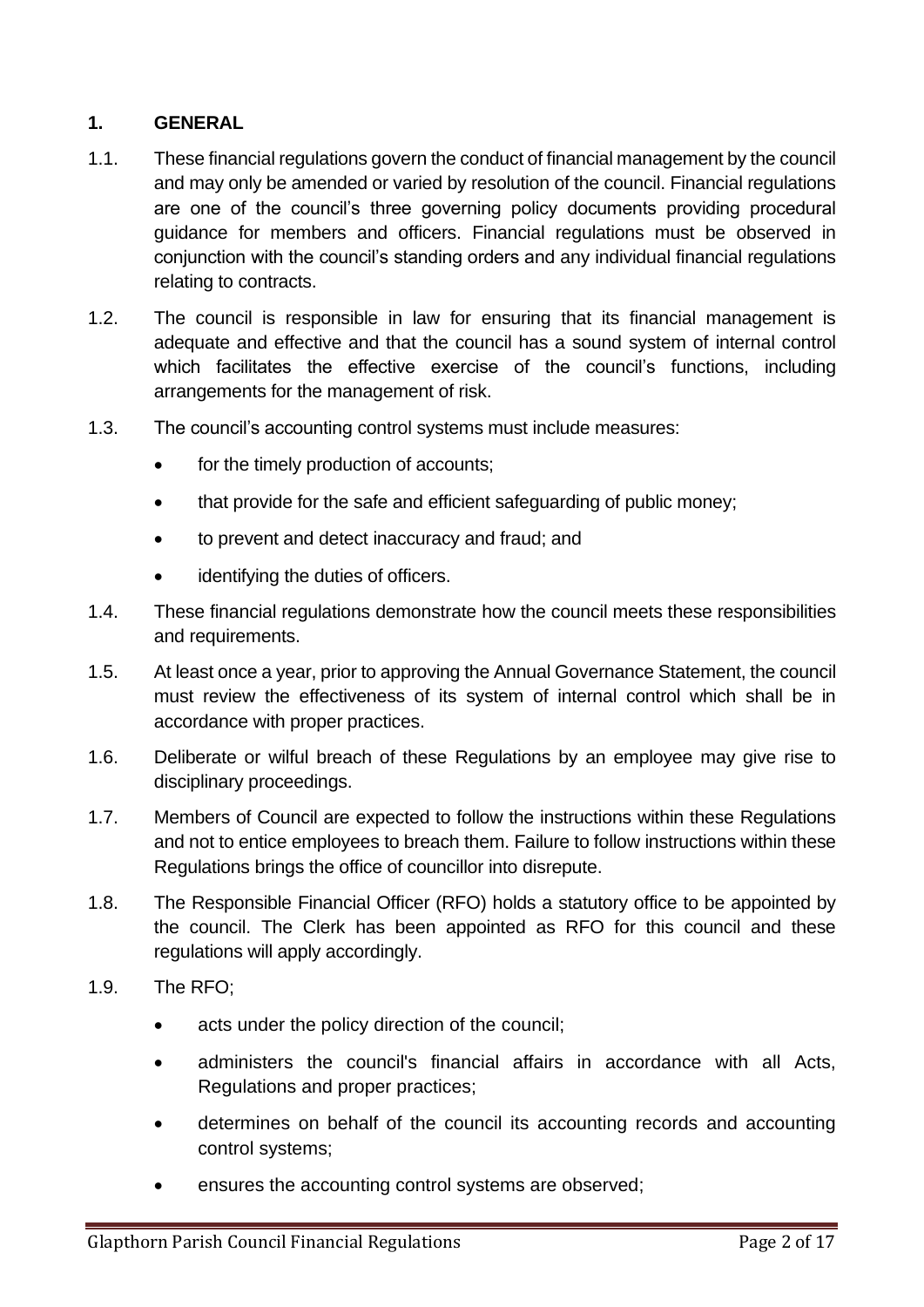- maintains the accounting records of the council up to date in accordance with proper practices;
- assists the council to secure economy, efficiency and effectiveness in the use of its resources; and
- produces financial management information as required by the council.
- 1.10. The accounting records determined by the RFO shall be sufficient to show and explain the council's transactions and to enable the RFO to ensure that any income and expenditure account and statement of balances, or record of receipts and payments and additional information, as the case may be, or management information prepared for the council from time to time comply with the Accounts and Audit Regulations.
- 1.11. The accounting records determined by the RFO shall in particular contain:
	- entries from day to day of all sums of money received and expended by the council and the matters to which the income and expenditure or receipts and payments account relate;
	- a record of the assets and liabilities of the council; and
	- wherever relevant, a record of the council's income and expenditure in relation to claims made, or to be made, for any contribution, grant or subsidy.
- 1.12. The accounting control systems determined by the RFO shall include:
	- procedures to ensure that the financial transactions of the council are recorded as soon as reasonably practicable and as accurately and reasonably as possible;
	- procedures to enable the prevention and detection of inaccuracies and fraud and the ability to reconstruct any lost records;
	- identification of the duties of officers dealing with financial transactions and division of responsibilities of those officers in relation to significant transactions;
	- procedures to ensure that uncollectable amounts, including any bad debts are not submitted to the council for approval to be written off except with the approval of the RFO and that the approvals are shown in the accounting records; and
	- measures to ensure that risk is properly managed.
- 1.13. The council is not empowered by these Regulations or otherwise to delegate certain specified decisions. In particular, any decision regarding:
	- setting the final budget or the precept (council tax requirement);
	- approving accounting statements;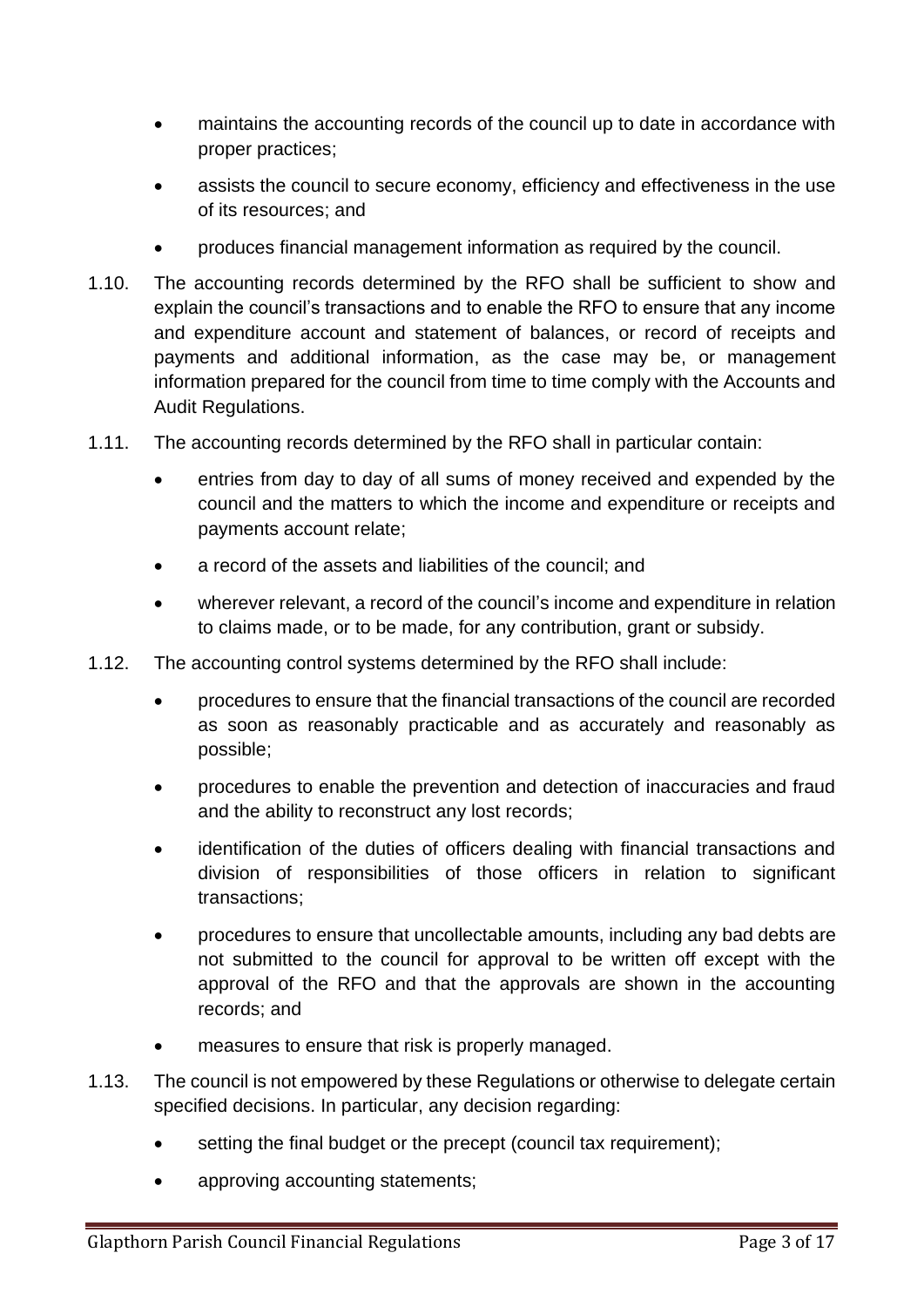- approving an annual governance statement;
- borrowing;
- writing off bad debts;
- declaring eligibility for the General Power of Competence; and
- addressing recommendations in any report from the internal or external auditors,

shall be a matter for the full council only.

- 1.14. In addition, the council must:
	- determine and keep under regular review the bank mandate for all council bank accounts;
	- approve any grant or a single commitment in excess of £5,000; and
	- in respect of the annual salary for any employee have regard to recommendations about annual salaries of employees made by the relevant committee in accordance with its terms of reference.
- 1.15. In these financial regulations, references to the Accounts and Audit Regulations or 'the regulations' shall mean the regulations issued under the provisions of section 27 of the Audit Commission Act 1998, or any superseding legislation, and then in force unless otherwise specified.

<span id="page-3-0"></span>In these financial regulations, the term 'proper practice' or 'proper practices' shall refer to guidance issued in Governance *and Accountability for Local Councils - a Practitioners' Guide (England)* issued by the Joint Practitioners Advisory Group (JPAG), available from the websites of NALC and the Society for Local Council Clerks (SLCC).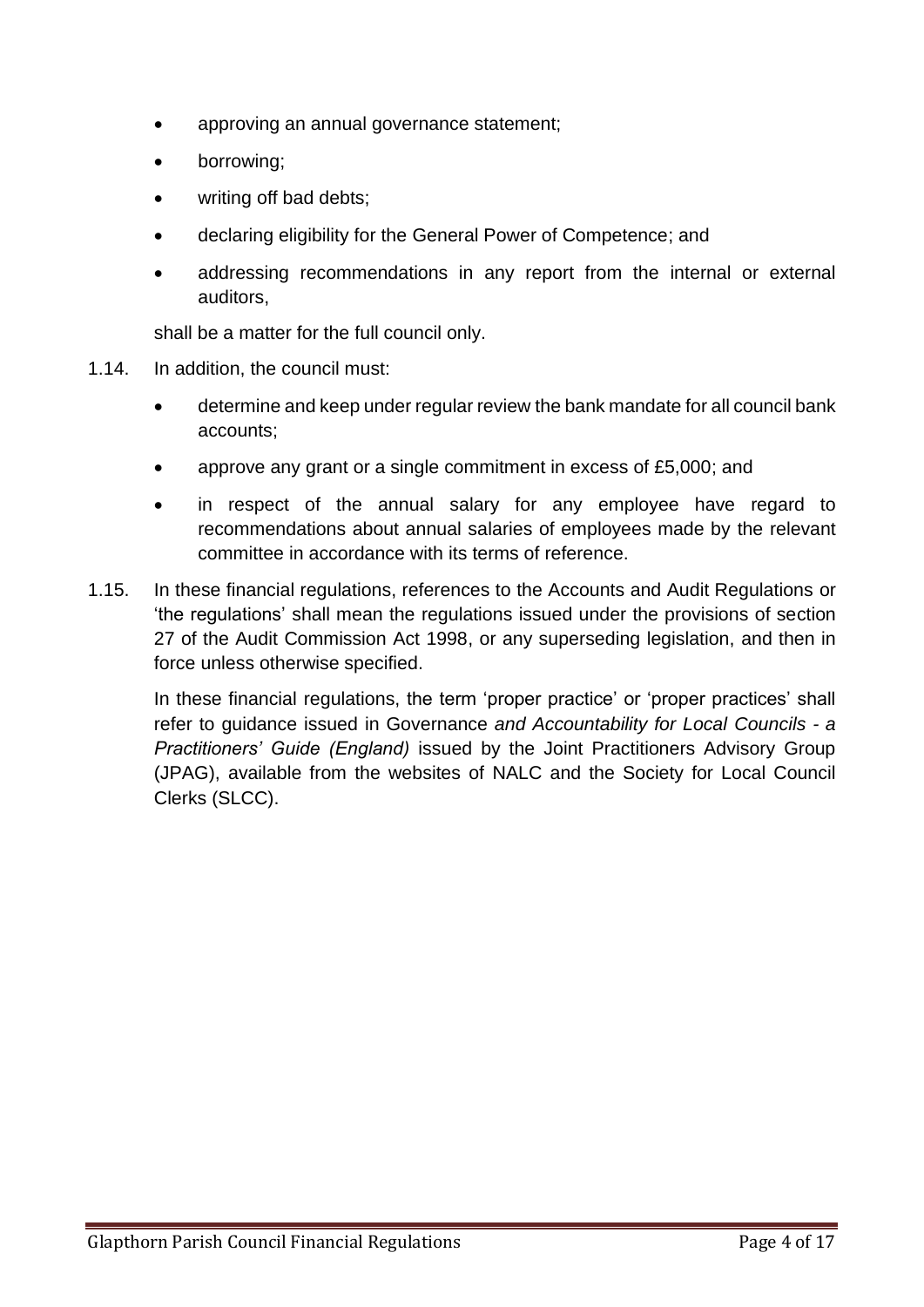# **2. ACCOUNTING AND AUDIT (INTERNAL AND EXTERNAL)**

- 2.1. All accounting procedures and financial records of the council shall be determined by the RFO in accordance with the Accounts and Audit Regulations, appropriate guidance and proper practices.
- 2.2. On a regular basis, at least once in each quarter, and at each financial year end, a member other than the Chairman shall be appointed to verify bank reconciliations (for all accounts) produced by the RFO. The member shall sign the reconciliations and the original bank statements (or similar document) as evidence of verification. This activity shall on conclusion be reported, including any exceptions, to and noted by the council.
- 2.3. The RFO shall complete the annual statement of accounts, annual report, and any related documents of the council contained in the Annual Return (as specified in proper practices) as soon as practicable after the end of the financial year and having certified the accounts shall submit them and report thereon to the council within the timescales set by the Accounts and Audit Regulations.
- 2.4. The council shall ensure that there is an adequate and effective system of internal audit of its accounting records, and of its system of internal control in accordance with proper practices. Any officer or member of the council shall make available such documents and records as appear to the council to be necessary for the purpose of the audit and shall, as directed by the council, supply the RFO, internal auditor, or external auditor with such information and explanation as the council considers necessary for that purpose.
- 2.5. The internal auditor shall be appointed by and shall carry out the work in relation to internal controls required by the council in accordance with proper practices.
- 2.6. The internal auditor shall:
	- be competent and independent of the financial operations of the council;
	- report to council in writing, or in person, on a regular basis with a minimum of one annual written report during each financial year;
	- to demonstrate competence, objectivity and independence, be free from any actual or perceived conflicts of interest, including those arising from family relationships; and
	- have no involvement in the financial decision making, management or control of the council.
- 2.7. Internal or external auditors may not under any circumstances:
	- perform any operational duties for the council;
	- initiate or approve accounting transactions; or
	- direct the activities of any council employee, except to the extent that such employees have been appropriately assigned to assist the internal auditor.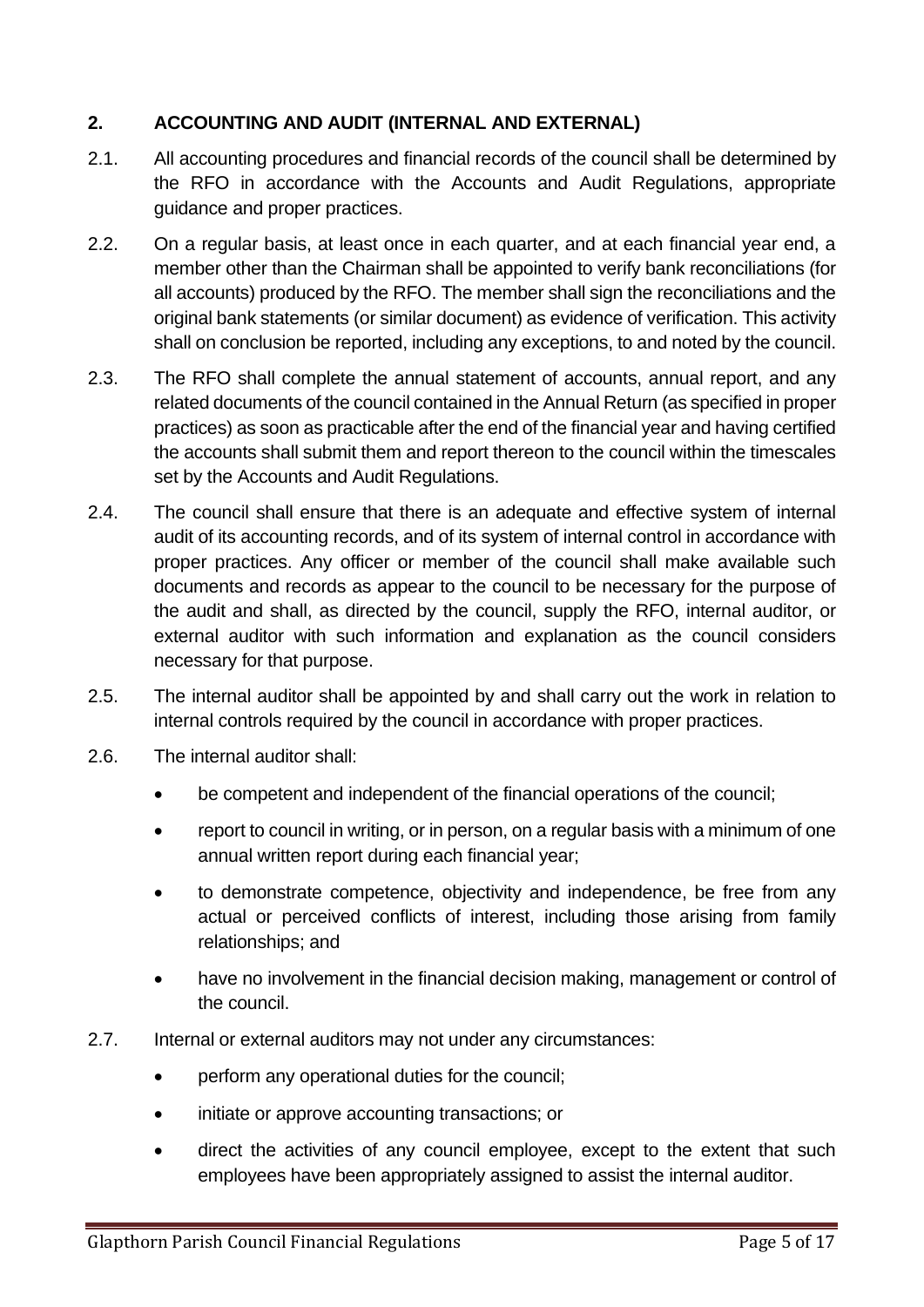- 2.8. For the avoidance of doubt, in relation to internal audit the terms 'independent' and 'independence' shall have the same meaning as is described in proper practices.
- 2.9. The RFO shall make arrangements for the exercise of electors' rights in relation to the accounts including the opportunity to inspect the accounts, books, and vouchers and display or publish any notices and statements of account required by Audit Commission Act 1998, or any superseding legislation, and the Accounts and Audit Regulations.
- 2.10. The RFO shall, without undue delay, bring to the attention of all councillors any correspondence or report from internal or external auditors.

## <span id="page-5-0"></span>**3. ANNUAL ESTIMATES (BUDGET) AND FORWARD PLANNING**

- 3.1. The RFO shall review a three-year forecast of revenue and capital receipts and payments. Having regard to the forecast, the RFO shall thereafter formulate and submit proposals for the following financial year to the council not later than the end of November each year including any proposals for revising the forecast.
- 3.2. The RFO must each year, by no later than November, prepare detailed estimates of all receipts and payments including the use of reserves and all sources of funding for the following financial year in the form of a budget to be considered by the council.
- 3.3. The council shall consider annual budget proposals in relation to the council's three year forecast of revenue and capital receipts and payments including recommendations for the use of reserves and sources of funding and update the forecast accordingly.
- 3.4. The council shall fix the precept (council tax requirement), and relevant basic amount of council tax to be levied for the ensuing financial year not later than by the end of January each year. The RFO shall issue the precept to the billing authority and shall supply each member with a copy of the approved annual budget.
- <span id="page-5-1"></span>3.5. The approved annual budget shall form the basis of financial control for the ensuing year.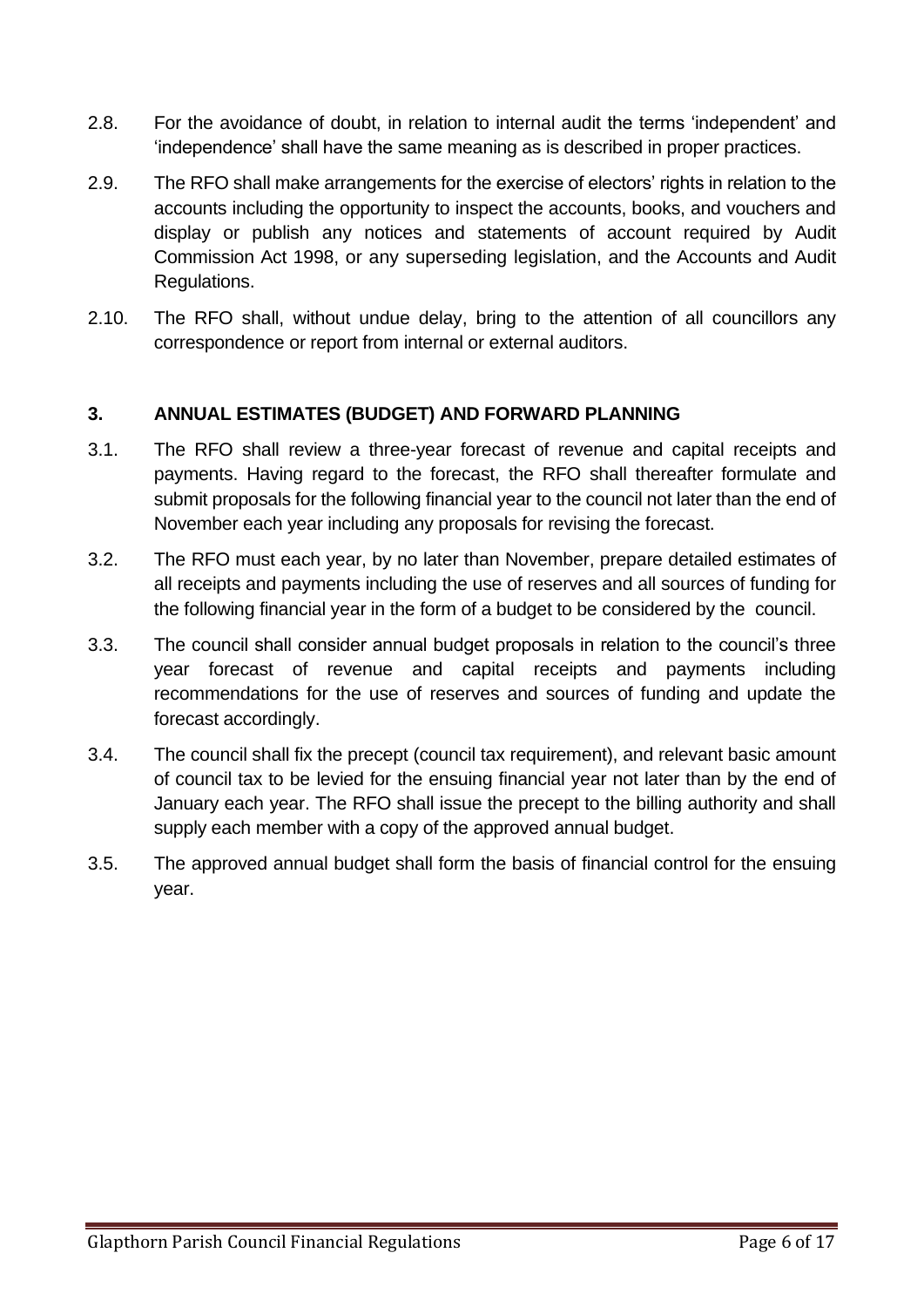## **4. BUDGETARY CONTROL AND AUTHORITY TO SPEND**

- 4.1. Expenditure on revenue items may be authorised up to the amounts included for that class of expenditure in the approved budget. This authority is to be determined by:
	- the council for all items over £5,000;
	- a duly delegated committee of the council for items over £500; or
	- the Clerk, in conjunction with Chairman of Council or Chairman of the appropriate committee, for any items below £500.

Such authority is to be evidenced by a minute or by an authorisation slip duly signed by the Clerk, and where necessary also by the appropriate Chairman.

Contracts may not be disaggregated to avoid controls imposed by these regulations.

- 4.2. No expenditure may be authorised that will exceed the amount provided in the revenue budget for that class of expenditure other than by resolution of the council, or duly delegated committee. During the budget year and with the approval of council having considered fully the implications for public services, unspent and available amounts may be moved to other budget headings or to an earmarked reserve as appropriate ('virement').
- 4.3. Unspent provisions in the revenue or capital budgets for completed projects shall not be carried forward to a subsequent year.
- 4.4. The salary budgets are to be reviewed at least annually in October for the following financial year and such review shall be evidenced by a hard copy schedule signed by the Clerk and the Chairman of Council or relevant committee. The RFO will inform committees of any changes impacting on their budget requirement for the coming year in good time.
- 4.5. In cases of extreme risk to the delivery of council services, the clerk may authorise revenue expenditure on behalf of the council which in the clerk's judgement it is necessary to carry out. Such expenditure includes repair, replacement or other work, whether or not there is any budgetary provision for the expenditure, subject to a limit of £300. The Clerk shall report such action to the chairman as soon as possible and to the council as soon as practicable thereafter.
- 4.6. No expenditure shall be authorised in relation to any capital project and no contract entered into or tender accepted involving capital expenditure unless the council is satisfied that the necessary funds are available and the requisite borrowing approval has been obtained.
- 4.7. All capital works shall be administered in accordance with the council's standing orders and financial regulations relating to contracts.
- 4.8. The RFO shall regularly provide the council with a statement of receipts and payments to date under each head of the budgets, comparing actual expenditure to the appropriate date against that planned as shown in the budget. These statements are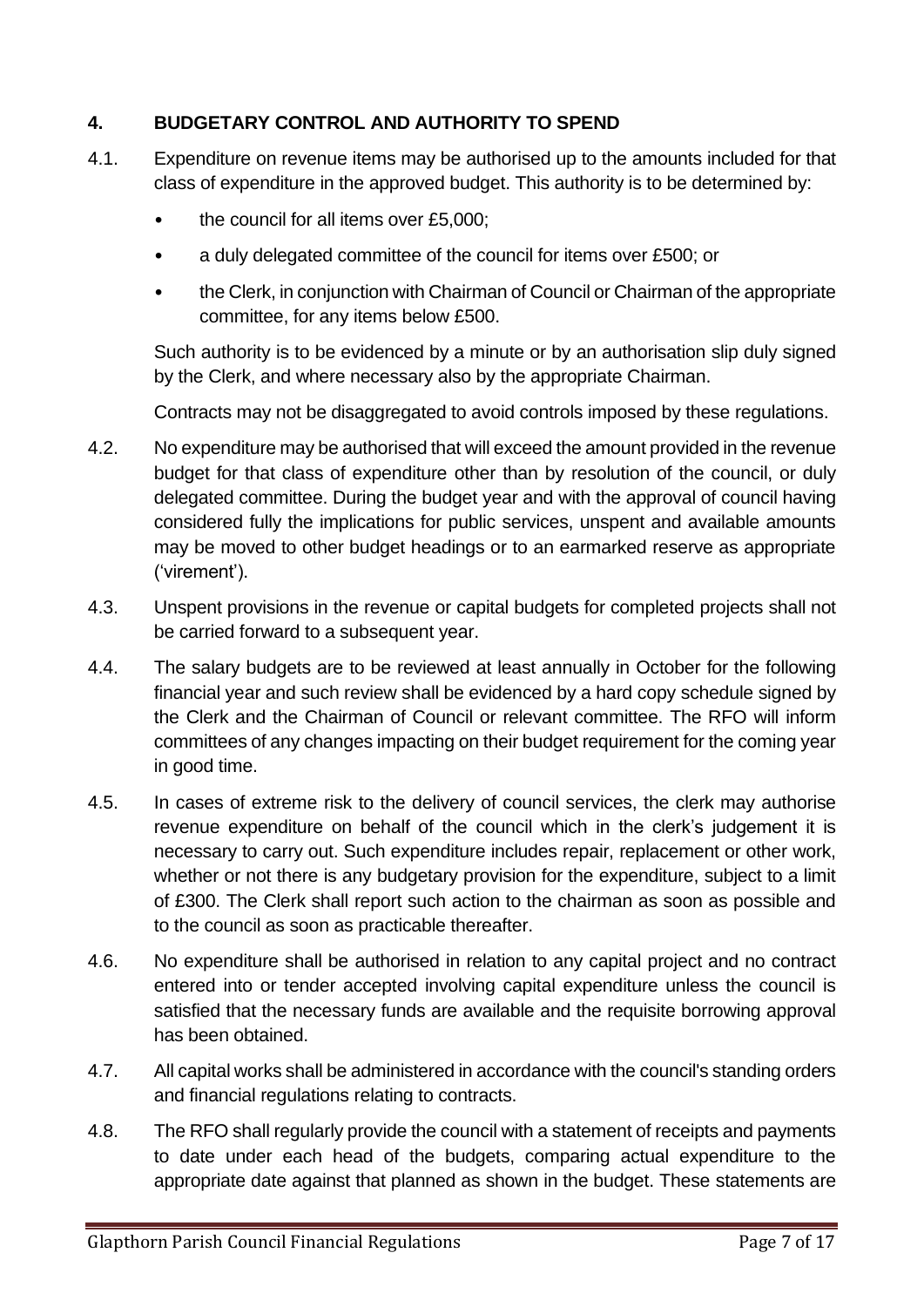to be prepared at least at the end of each financial quarter and shall show explanations of material variances. For this purpose, "material" shall be in excess of £100 or 15% of the budget.

4.9. Changes in earmarked reserves shall be approved by council as part of the budgetary control process.

# <span id="page-7-0"></span>**5. BANKING ARRANGEMENTS AND AUTHORISATION OF PAYMENTS**

- 5.1. The council's banking arrangements, including the bank mandate, shall be made by the RFO and approved by the council; banking arrangements may not be delegated to a committee. They shall be regularly reviewed for safety and efficiency.
- 5.2. The RFO shall prepare a schedule of payments requiring authorisation, forming part of the Agenda for the Meeting and, together with the relevant invoices, present the schedule to council. The council shall review the schedule for compliance and, having satisfied itself shall authorise payment by a resolution of the council. The approved schedule shall be ruled off and initialled by the Chairman of the Meeting. A detailed list of all payments shall be disclosed within or as an attachment to the minutes of the meeting at which payment was authorised. Personal payments (including salaries, wages, expenses and any payment made in relation to the termination of a contract of employment) may be summarised to remove public access to any personal information.
- 5.3. All invoices for payment shall be examined, verified and certified by the RFO to confirm that the work, goods or services to which each invoice relates has been received, carried out, examined and represents expenditure previously approved by the council.
- 5.4. The RFO shall examine invoices for arithmetical accuracy and analyse them to the appropriate expenditure heading. The RFO shall take all steps to pay all invoices submitted, and which are in order, at the next available council meeting.
- 5.5. The Clerk and RFO shall have delegated authority to authorise the payment of items only in the following circumstances:
	- a) If a payment is necessary to avoid a charge to interest under the Late Payment of Commercial Debts (Interest) Act 1998, and the due date for payment is before the next scheduled Meeting of council, where the Clerk and RFO certify that there is no dispute or other reason to delay payment, provided that a list of such payments shall be submitted to the next appropriate meeting of council;
	- b) An expenditure item authorised under 5.6 below (continuing contracts and obligations) provided that a list of such payments shall be submitted to the next appropriate meeting of council; or
	- c) fund transfers within the councils banking arrangements up to the sum of £10,000, provided that a list of such payments shall be submitted to the next appropriate meeting of council.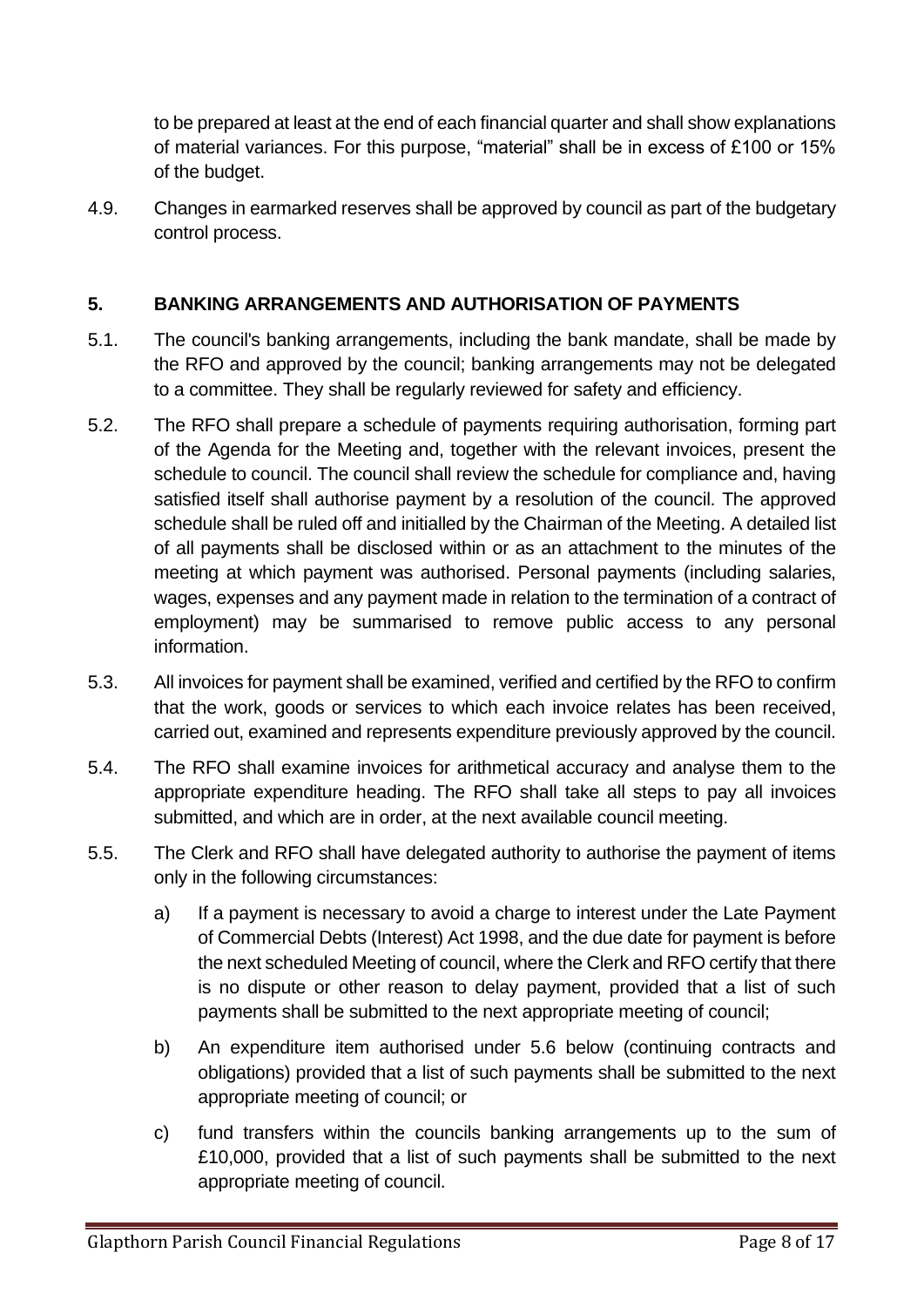- 5.6. For each financial year the Clerk and RFO shall draw up a list of due payments which arise on a regular basis as the result of a continuing contract, statutory duty, or obligation (such as but not exclusively) Salaries, PAYE and NI, Superannuation Fund and regular maintenance contracts and the like for which council may authorise payment for the year provided that the requirements of regulation 4.1 (Budgetary Controls) are adhered to, provided also that a list of such payments shall be submitted to the next appropriate meeting of council.
- 5.7. A record of regular payments made under 5.6 above shall be drawn up and be signed by two members on each and every occasion when payment is authorised - thus controlling the risk of duplicated payments being authorised and / or made.
- 5.8. In respect of grants a duly authorised committee shall approve expenditure within any limits set by council and in accordance with any policy statement approved by council. Any Revenue or Capital Grant in excess of £5,000 shall before payment, be subject to ratification by resolution of the council.
- 5.9. Members are subject to the Code of Conduct that has been adopted by the council and shall comply with the Code and Standing Orders when a decision to authorise or instruct payment is made in respect of a matter in which they have a disclosable pecuniary or other interest, unless a dispensation has been granted.
- 5.10. The council will aim to rotate the duties of members in these Regulations so that onerous duties are shared out as evenly as possible over time.
- 5.11. Any changes in the recorded details of suppliers, such as bank account records, shall be approved in writing by a Member.

# <span id="page-8-0"></span>**6. INSTRUCTIONS FOR THE MAKING OF PAYMENTS**

- 6.1. The council will make safe and efficient arrangements for the making of its payments.
- 6.2. Following authorisation under Financial Regulation 5 above, the council, a duly delegated committee or, if so delegated, the Clerk or RFO shall give instruction that a payment shall be made.
- 6.3. All payments shall be effected by cheque, or via an on-line transfer method or other instructions to the council's bankers, or otherwise, in accordance with a resolution of Council. Where payment is to be made electronically, the relevant invoice shall be signed, dated and endorsed as 'Approved for Electronic Payment' by two members of the Council authorised to sign cheques drawn on the Council's bank account. It was resolved that the Clerk/RFO is authorised to make payments by cheque and/or electronic transfer.
- 6.4. Cheques or orders for payment drawn on the bank account in accordance with the schedule as presented to council or committee shall be signed by two authorised signatories who may be one member of council, and the Clerk, or two council members and the Clerk, in accordance with a resolution instructing that payment. A member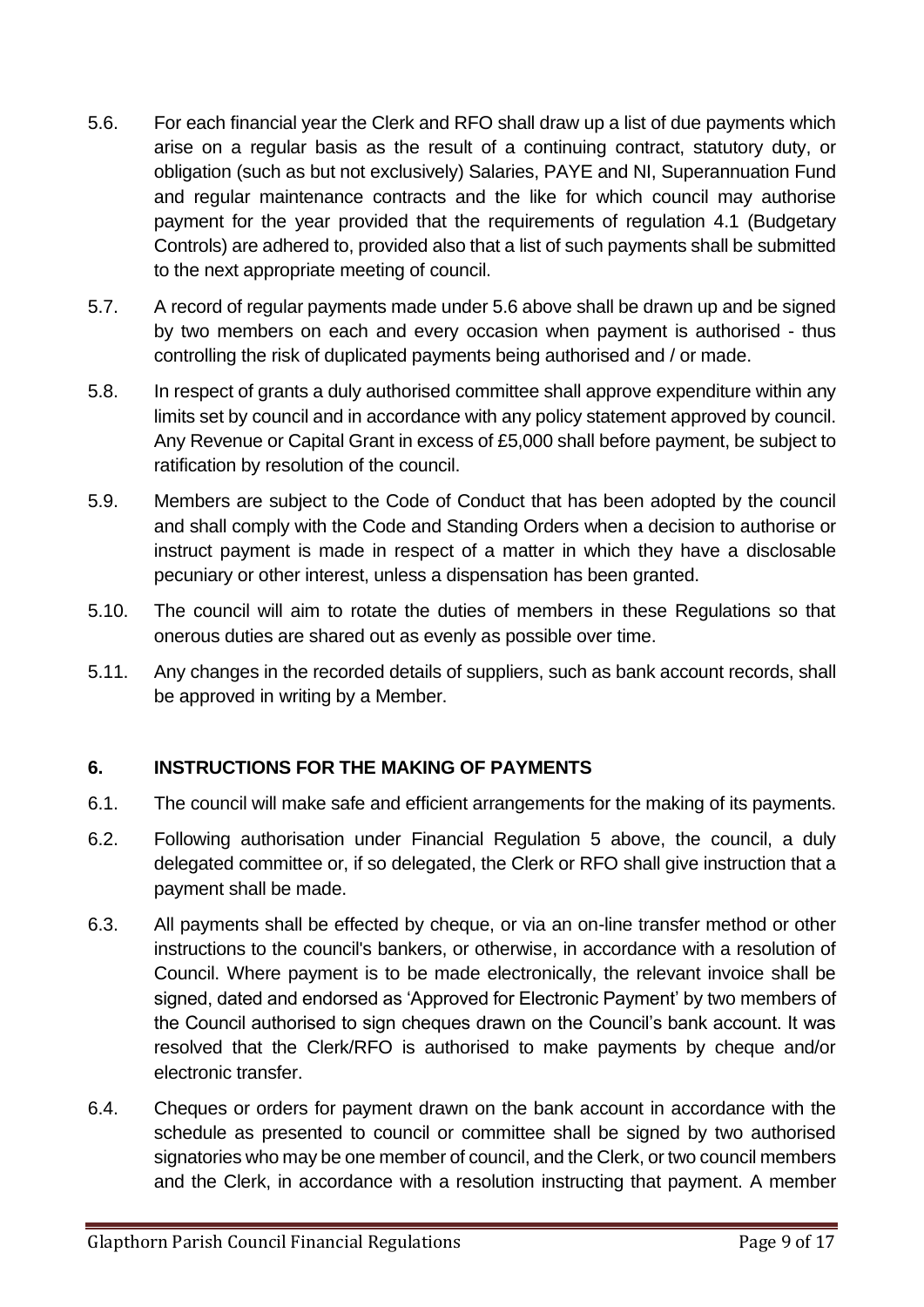who is a bank signatory, having a connection by virtue of family or business relationships with the beneficiary of a payment, should not, under normal circumstances, be a signatory to the payment in question.

- 6.5. To indicate agreement of the details shown on the cheque or order for payment with the counterfoil and the invoice or similar documentation, the signatories shall each also initial the cheque counterfoil.
- 6.6. Cheques or orders for payment shall not normally be presented for signature other than at a council or committee meeting (including immediately before or after such a meeting). Any signatures obtained away from such meetings shall be reported to the council at the next convenient meeting.
- 6.7. If thought appropriate by the council, payment for utility supplies (energy, telephone and water) and any National Non-Domestic Rates may be made by variable direct debit provided that the instructions are signed by two members and any payments are reported to council as made. The approval of the use of a variable direct debit shall be renewed by resolution of the council at least every two years.
- 6.8. If thought appropriate by the council, payment for certain items (principally salaries) may be made by banker's standing order provided that the instructions are signed, or otherwise evidenced by two members are retained and any payments are reported to council as made. The approval of the use of a banker's standing order shall be renewed by resolution of the council at least every two years.
- 6.9. If thought appropriate by the council, payment for certain items may be made by BACS or CHAPS methods provided that the instructions for each payment are signed, or otherwise evidenced, by two authorised bank signatories, are retained and any payments are reported to council as made. The approval of the use of BACS or CHAPS shall be renewed by resolution of the council at least every two years.
- 6.10. If thought appropriate by the council payment for certain items may be made by internet banking transfer provided evidence is retained showing which members approved the payment.
- 6.11. Where a computer requires use of a personal identification number (PIN) or other password(s), for access to the council's records on that computer, a note shall be made of the PIN and Passwords and shall be handed to and retained by the Chairman of Council in a sealed dated envelope. This envelope may not be opened other than in the presence of two other councillors. After the envelope has been opened, in any circumstances, the PIN and / or passwords shall be changed as soon as practicable. The fact that the sealed envelope has been opened, in whatever circumstances, shall be reported to all members immediately and formally to the next available meeting of the council. This will not be required for a member's personal computer used only for remote authorisation of bank payments.
- 6.12. No employee or councillor shall disclose any PIN or password, relevant to the working of the council or its bank accounts, to any person not authorised in writing by the council or a duly delegated committee.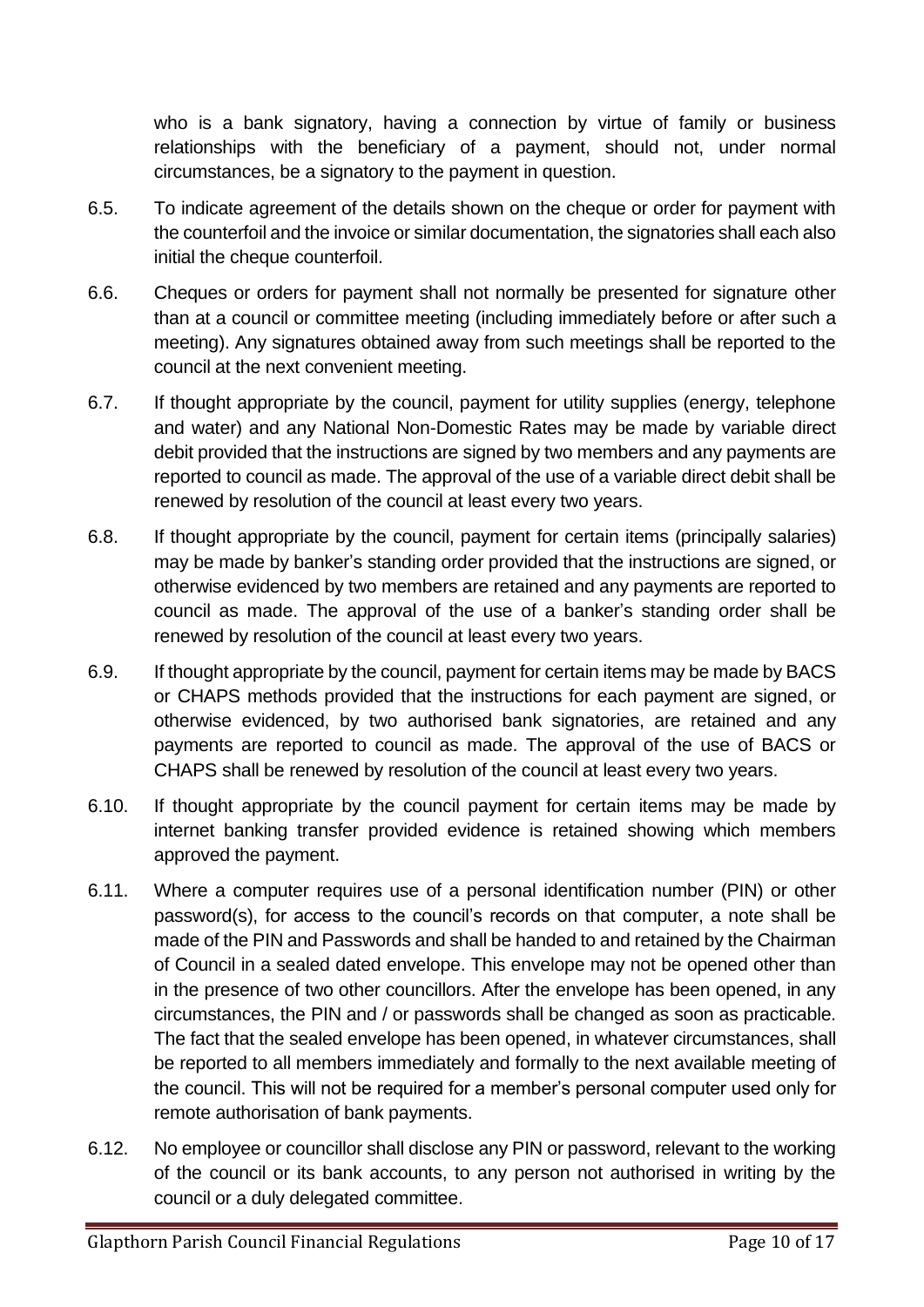- 6.13. Regular back-up copies of the records on any computer shall be made and shall be stored securely away from the computer in question, and preferably off site.
- 6.14. The council, and any members using computers for the council's financial business, shall ensure that anti-virus, anti-spyware and firewall software with automatic updates, together with a high level of security, is used.
- 6.15. Where internet banking arrangements are made with any bank, the Clerk shall be appointed as the Service Administrator. The bank mandate approved by the council shall identify a number of councillors who will be authorised to approve transactions on those accounts. The bank mandate will state clearly the amounts of payments that can be instructed by the use of the Service Administrator alone, or by the Service Administrator with a stated number of approvals.
- 6.16. Access to any internet banking accounts will be directly to the access page (which may be saved under "favourites"), and not through a search engine or e-mail link. Remembered or saved passwords facilities must not be used on any computer used for council banking work. Breach of this Regulation will be treated as a very serious matter under these regulations.
- 6.17. Changes to account details for suppliers, which are used for internet banking may only be changed on written hard copy notification by the supplier and supported by hard copy authority for change signed by the Clerk. A programme of regular checks of standing data with suppliers will be followed.
- 6.18. Any Debit Card issued for use will be specifically restricted to the Clerk and will also be restricted to a single transaction maximum value of £300 unless authorised by council or finance committee in writing before any order is placed.
- 6.19. A pre-paid debit card may be issued to employees with varying limits. These limits will be set by the council. Transactions and purchases made will be reported to the council and authority for topping-up shall be at the discretion of the council.
- 6.20. Any corporate credit card or trade card account opened by the council will be specifically restricted to use by the Clerk and shall be subject to automatic payment in full at each month-end. Personal credit or debit cards of members or staff shall not be used under any circumstances.
- 6.21. The council will not maintain any form of cash float. All cash received must be banked intact. Any payments made in cash by the Clerk (for example for postage or minor stationery items) shall be refunded on a regular basis, at least quarterly.

# <span id="page-10-0"></span>**7. PAYMENT OF SALARIES**

7.1. As an employer, the council shall make arrangements to meet fully the statutory requirements placed on all employers by PAYE and National Insurance legislation. The payment of all salaries shall be made in accordance with payroll records and the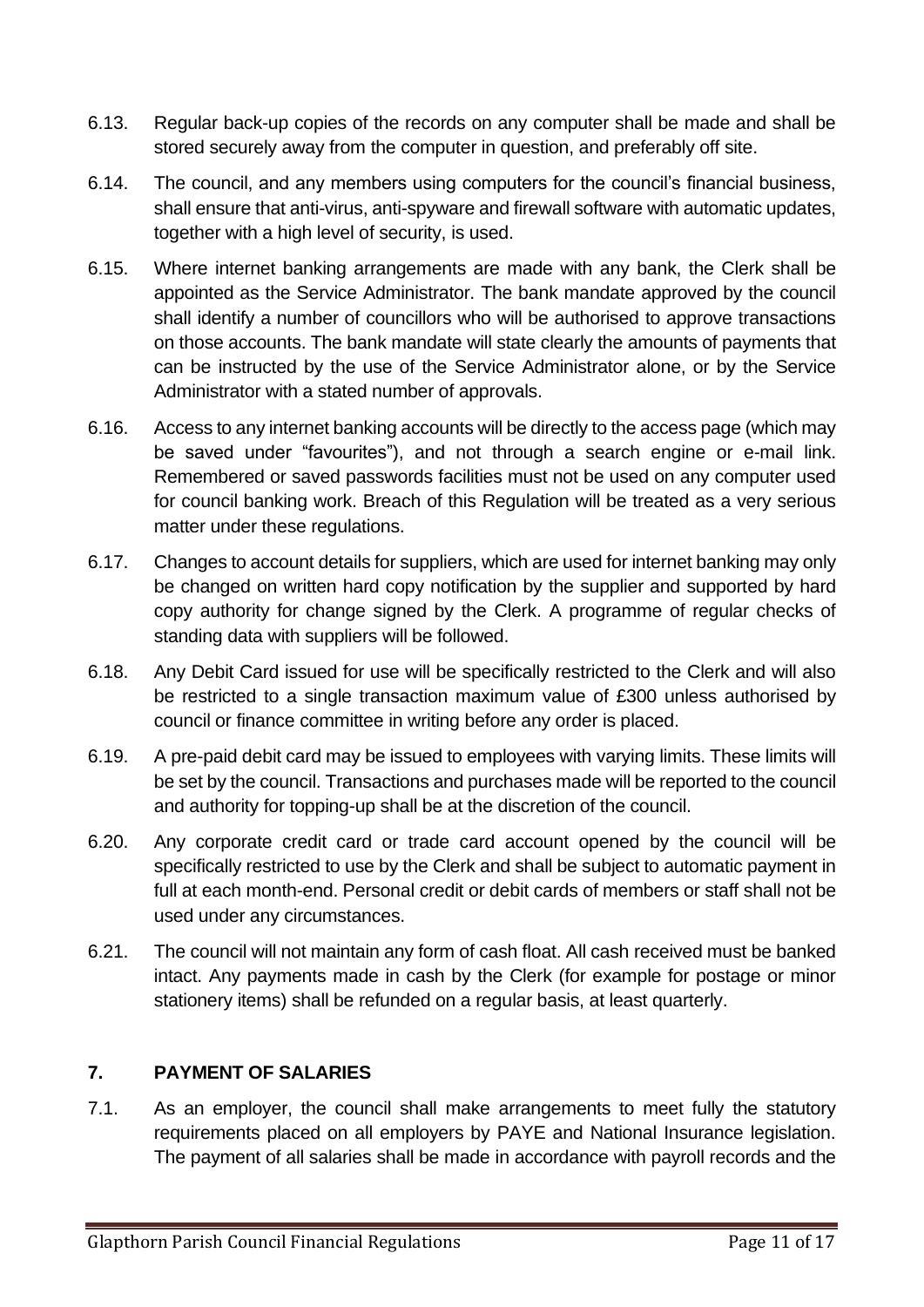rules of PAYE and National Insurance currently operating, and salary rates shall be as agreed by council, or duly delegated committee.

- 7.2. Payment of salaries and payment of deductions from salary such as may be required to be made for tax, national insurance and pension contributions, or similar statutory or discretionary deductions must be made in accordance with the payroll records and on the appropriate dates stipulated in employment contracts, provided that each payment is reported to the next available council meeting, as set out in these regulations above.
- 7.3. No changes shall be made to any employee's pay, emoluments, or terms and conditions of employment without the prior consent of the council.
- 7.4. Each and every payment to employees of net salary and to the appropriate creditor of the statutory and discretionary deductions shall be recorded in a separate confidential record (confidential cash book). This confidential record is not open to inspection or review (under the Freedom of Information Act 2000 or otherwise) other than:
	- a) by any councillor who can demonstrate a need to know;
	- b) by the internal auditor;
	- c) by the external auditor; or
	- d) by any person authorised under Audit Commission Act 1998, or any superseding legislation.
- 7.5. The total of such payments in each calendar month shall be reported with all other payments as made as may be required under these Financial Regulations, to ensure that only payments due for the period have actually been paid.
- 7.6. An effective system of personal performance management should be maintained for the senior officers.
- 7.7. Any termination payments shall be supported by a clear business case and reported to the council. Termination payments shall only be authorised by council.
- 7.8. Before employing interim staff the council must consider a full business case.

# <span id="page-11-0"></span>**8. LOANS AND INVESTMENTS**

- 8.1. All borrowings shall be effected in the name of the council, after obtaining any necessary borrowing approval. Any application for borrowing approval shall be approved by Council as to terms and purpose. The application for borrowing approval, and subsequent arrangements for the loan shall only be approved by full council.
- 8.2. Any financial arrangement which does not require formal borrowing approval from the Secretary of State/Welsh Assembly Government (such as Hire Purchase or Leasing of tangible assets) shall be subject to approval by the full council. In each case a report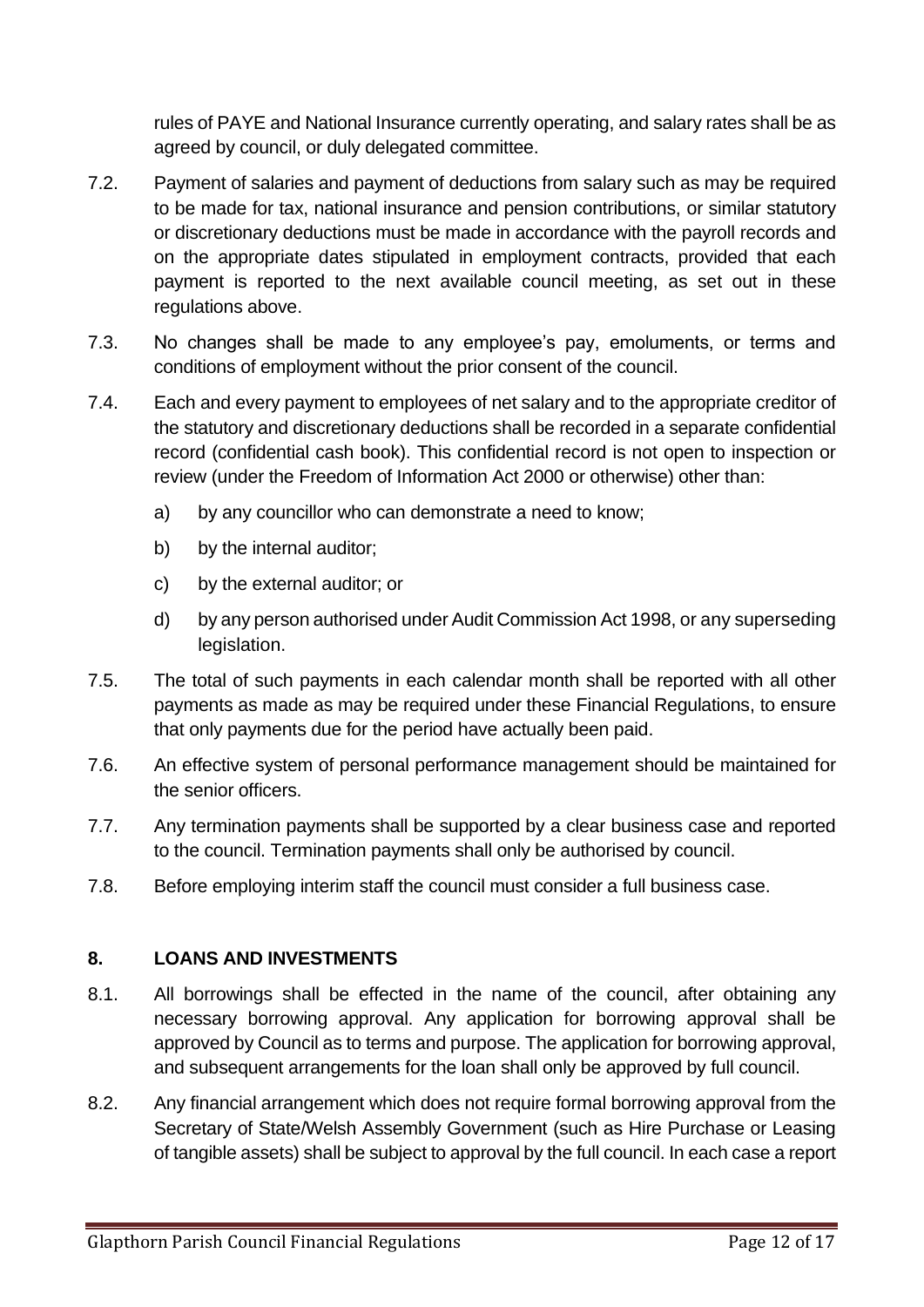in writing shall be provided to council in respect of value for money for the proposed transaction.

- 8.3. The council will arrange with the council's banks and investment providers for the sending of a copy of each statement of account to the Chairman of the council at the same time as one is issued to the Clerk or RFO.
- 8.4. All loans and investments shall be negotiated in the name of the council and shall be for a set period in accordance with council policy.
- 8.5. The council shall consider the need for an Investment Strategy and Policy which, if drawn up, shall be in accordance with relevant regulations, proper practices and guidance. Any Strategy and Policy shall be reviewed by the council at least annually.
- 8.6. All investments of money under the control of the council shall be in the name of the council.
- 8.7. All investment certificates and other documents relating thereto shall be retained in the custody of the RFO.
- 8.8. Payments in respect of short term or long term investments, including transfers between bank accounts held in the same bank, or branch, shall be made in accordance with Regulation 5 (Authorisation of payments) and Regulation 6 (Instructions for payments).

### <span id="page-12-0"></span>**9. INCOME**

- 9.1. The collection of all sums due to the council shall be the responsibility of and under the supervision of the RFO.
- 9.2. Particulars of all charges to be made for work done, services rendered or goods supplied shall be agreed annually by the council, notified to the RFO and the RFO shall be responsible for the collection of all accounts due to the council.
- 9.3. The council will review all fees and charges at least annually, following a report of the Clerk.
- 9.4. Any sums found to be irrecoverable and any bad debts shall be reported to the council and shall be written off in the year.
- 9.5. All sums received on behalf of the council shall be banked intact as directed by the RFO. In all cases, all receipts shall be deposited with the council's bankers with such frequency as the RFO considers necessary.
- 9.6. The origin of each receipt shall be entered on the paying-in slip.
- 9.7. Personal cheques shall not be cashed out of money held on behalf of the council.
- 9.8. The RFO shall promptly complete any VAT Return that is required. Any repayment claims due in accordance with VAT Act 1994 section 33 shall be made at least annually coinciding with the financial year end.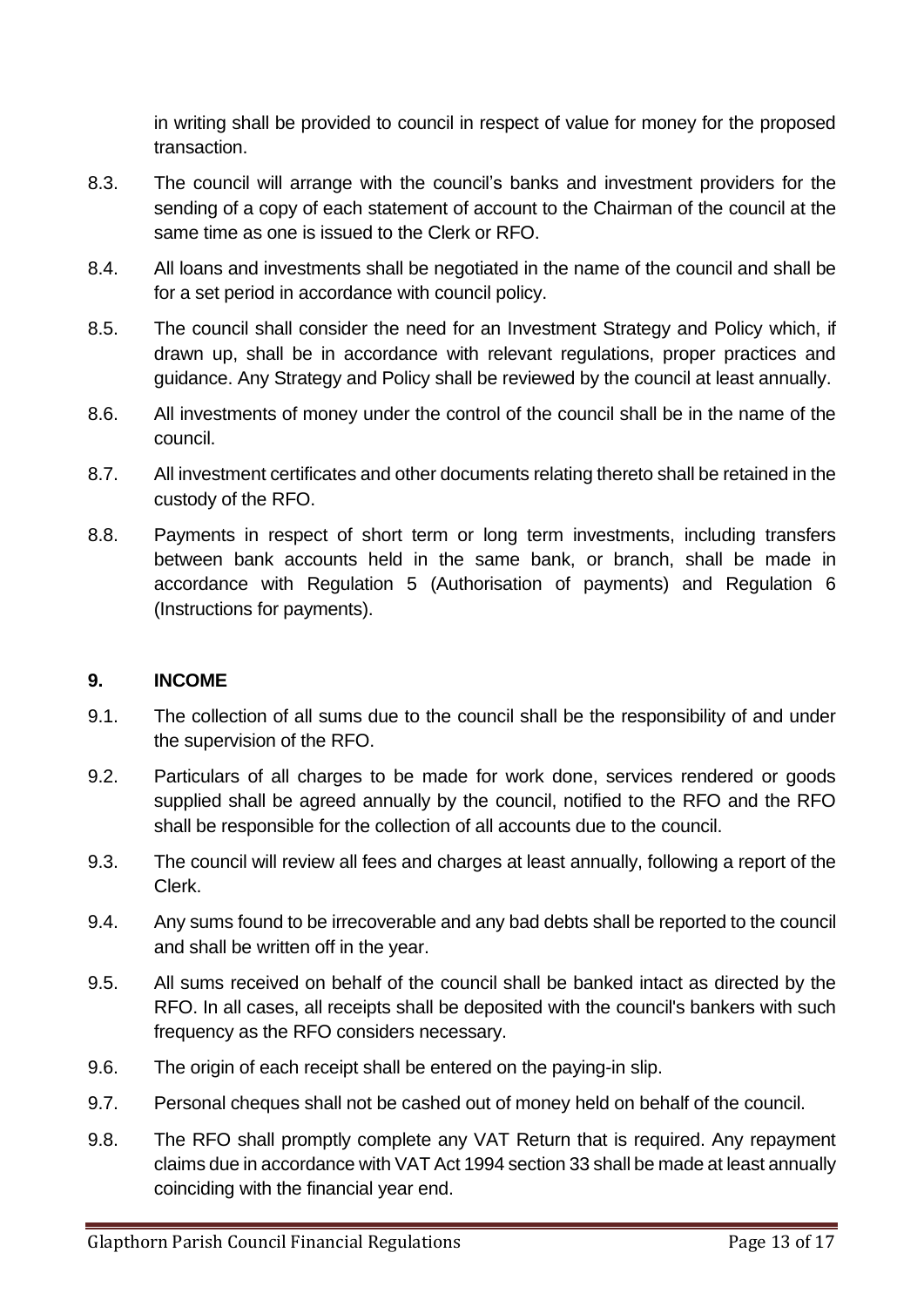9.9. Where any significant sums of cash are regularly received by the council, the RFO shall take such steps as are agreed by the council to ensure that more than one person is present when the cash is counted in the first instance, that there is a reconciliation to some form of control such as ticket issues, and that appropriate care is taken in the security and safety of individuals banking such cash.

## <span id="page-13-0"></span>**10. ORDERS FOR WORK, GOODS AND SERVICES**

- 10.1. An official order or letter shall be issued for all work, goods and services unless a formal contract is to be prepared or an official order would be inappropriate. Copies of orders shall be retained.
- 10.2. Order books shall be controlled by the RFO.
- 10.3. All members and officers are responsible for obtaining value for money at all times. An officer issuing an official order shall ensure as far as reasonable and practicable that the best available terms are obtained in respect of each transaction, usually by obtaining three or more quotations or estimates from appropriate suppliers, subject to any *de minimis* provisions in Regulation 11.1 below.
- 10.4. A member may not issue an official order or make any contract on behalf of the council.
- 10.5. The RFO shall verify the lawful nature of any proposed purchase before the issue of any order, and in the case of new or infrequent purchases or payments, the RFO shall ensure that the statutory authority shall be reported to the meeting at which the order is approved so that the minutes can record the power being used.

# <span id="page-13-1"></span>**11. CONTRACTS**

- 11.1. Procedures as to contracts are laid down as follows:
	- a. Every contract shall comply with these financial regulations, and no exceptions shall be made otherwise than in an emergency provided that this regulation need not apply to contracts which relate to items (i) to (vi) below:
		- i. for the supply of gas, electricity, water, sewerage and telephone services;
		- ii. for specialist services such as are provided by solicitors, accountants, surveyors and planning consultants;
		- iii. for work to be executed or goods or materials to be supplied which consist of repairs to or parts for existing machinery or equipment or plant;
		- iv. for work to be executed or goods or materials to be supplied which constitute an extension of an existing contract by the council;
		- v. for additional audit work of the external auditor up to an estimated value of £250 (in excess of this sum the Clerk and RFO shall act after consultation with the Chairman and Vice Chairman of council); and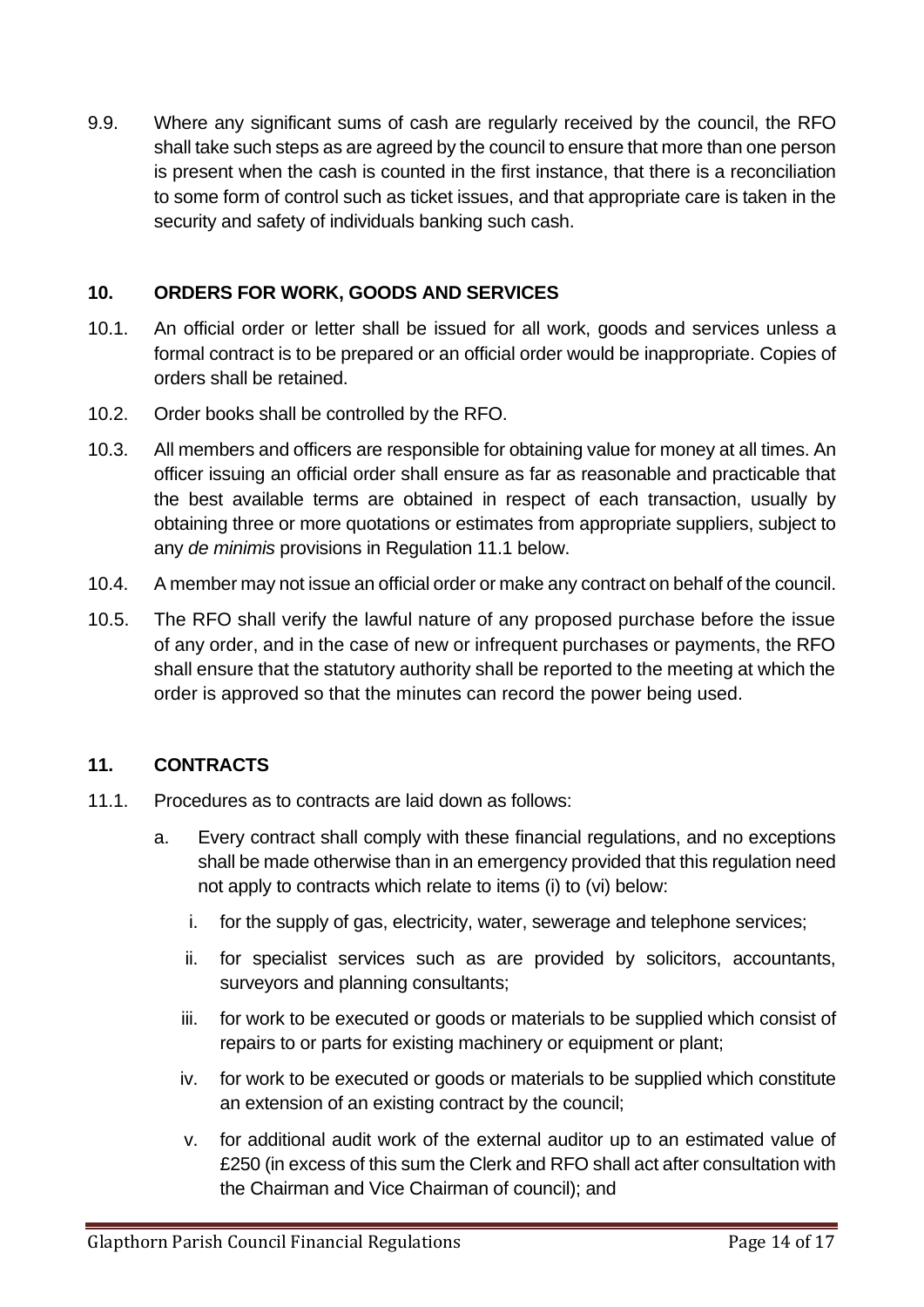- vi. for goods or materials proposed to be purchased which are proprietary articles and / or are only sold at a fixed price.
- b. Where the council intends to procure, or award a public supply contract, public service contract or public works contract as defined by The Public Contracts Regulations 2015 ("the Regulations") which is valued at £25,000 or more, the council shall comply with the relevant requirements of the Regulations<sup>1</sup>.
- c. The full requirements of The Regulations, as applicable, shall be followed in respect of the tendering and award of a public supply contract, public service contract or public works contractwhich exceed thresholds in The Regulations set by the Public Contracts Directive 2014/24/EU (which may change from time to time)<sup>2</sup>.
- d. When applications are made to waive financial regulations relating to contracts to enable a price to be negotiated without competition the reason shall be embodied in a recommendation to the council.
- e. Such invitation to tender shall state the general nature of the intended contract and the Clerk shall obtain the necessary technical assistance to prepare a specification in appropriate cases. The invitation shall in addition state that tenders must be addressed to the Clerk in the ordinary course of post. Each tendering firm shall be supplied with a specifically marked envelope in which the tender is to be sealed and remain sealed until the prescribed date for opening tenders for that contract.
- f. All sealed tenders shall be opened at the same time on the prescribed date by the Clerk in the presence of at least one member of council.
- g. Any invitation to tender issued under this regulation shall be subject to Standing Orders No. 22 and shall refer to the terms of the Bribery Act 2010.
- h. When it is to enter into a contract of less than £25,000 in value for the supply of goods or materials or for the execution of works or specialist services other than such goods, materials, works or specialist services as are excepted as set out in paragraph (a) the Clerk or RFO shall obtain 3 quotations (priced descriptions of the proposed supply); where the value is below £3,000 and above £100 the Clerk or RFO shall strive to obtain 3 estimates. Otherwise, Regulation 10.3 above shall apply.
	- i. The council shall not be obliged to accept the lowest or any tender, quote or estimate.

<sup>&</sup>lt;sup>1</sup> The Regulations require councils to use the Contracts Finder website to advertise contract opportunities, set out the procedures to be followed in awarding new contracts and to publicise the award of new contracts <sup>2</sup> Thresholds currently applicable are:

a. For public supply and public service contracts 209,000 Euros (£164,176)

b. For public works contracts 5,225,000 Euros (£4,104,394)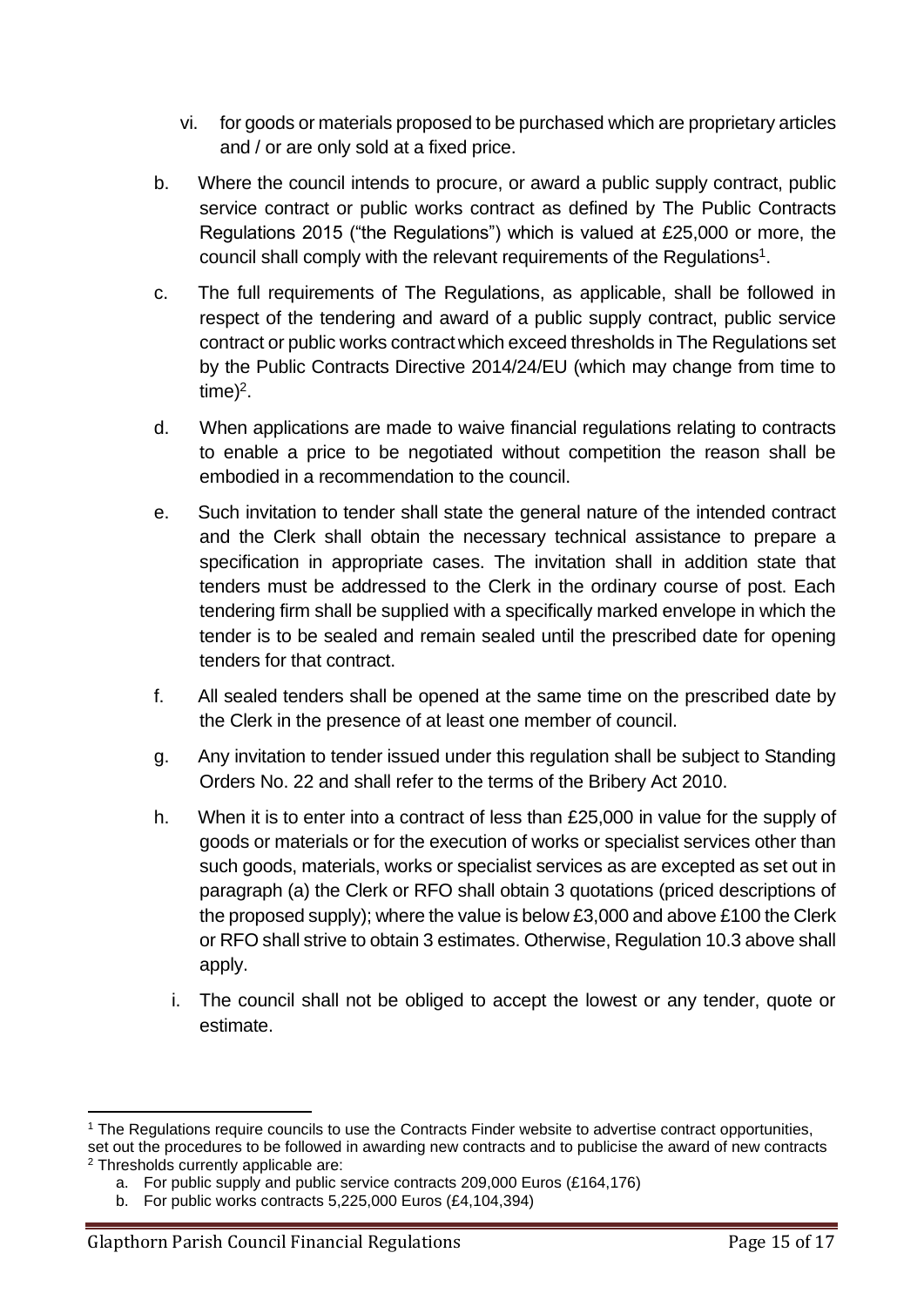j. Should it occur that the council, or duly delegated committee, does not accept any tender, quote or estimate, the work is not allocated and the council requires further pricing, provided that the specification does not change, no person shall be permitted to submit a later tender, estimate or quote who was present when the original decision making process was being undertaken.

# <span id="page-15-0"></span>**12. ASSETS, PROPERTIES AND ESTATES**

- 12.1. The Clerk shall make appropriate arrangements for the custody of all title deeds and Land Registry Certificates of properties held by the council. The RFO shall ensure a record is maintained of all properties held by the council, recording the location, extent, plan, reference, purchase details, nature of the interest, tenancies granted, rents payable and purpose for which held in accordance with Accounts and Audit Regulations.
- 12.2. No tangible moveable property shall be purchased or otherwise acquired, sold, leased or otherwise disposed of, without the authority of the council, together with any other consents required by law, save where the estimated value of any one item of tangible movable property does not exceed £300.
- 12.3. No real property (interests in land) shall be sold, leased or otherwise disposed of without the authority of the council, together with any other consents required by law. In each case a report in writing shall be provided to council in respect of valuation and surveyed condition of the property (including matters such as planning permissions and covenants) together with a proper business case (including an adequate level of consultation with the electorate).
- 12.4. No real property (interests in land) shall be purchased or acquired without the authority of the full council. In each case a report in writing shall be provided to council in respect of valuation and surveyed condition of the property (including matters such as planning permissions and covenants) together with a proper business case (including an adequate level of consultation with the electorate).
- 12.5. Subject only to the limit set in Regulation 14.2 above, no tangible moveable property shall be purchased or acquired without the authority of the full council. In each case a report in writing shall be provided to council with a full business case.
- 12.6. The RFO shall ensure that an appropriate and accurate Register of Assets and Investments is kept up to date. The continued existence of tangible assets shown in the Register shall be verified at least annually, possibly in conjunction with a health and safety inspection of assets.

### <span id="page-15-1"></span>**13. INSURANCE**

13.1. Following the annual risk assessment (per Regulation 17), the RFO shall effect all insurances and negotiate all claims on the council's insurers.